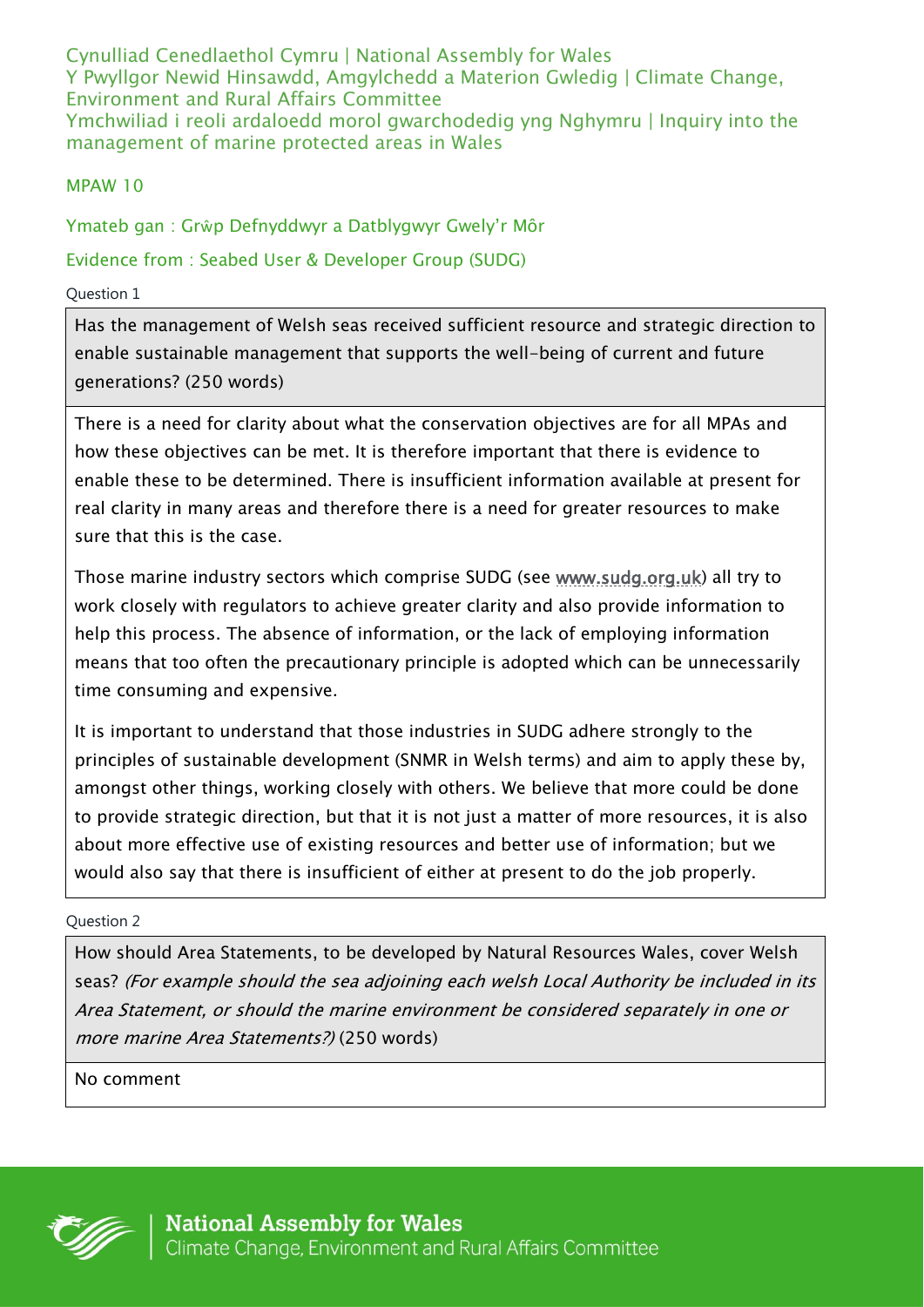How well are Wales' MPAs currently being managed?

(This can include aspects such as the condition of sites, staffing to deliver management, surveillance and enforcement activities and the data on the extent of activities taking place in MPAs) (250 words)

I have insufficient knowledge to comment usefully on this but from the points I make in question 1, it is almost certain that there is a shortfall of resources to meet any of the topics included in the question.

Question 4

What are the key issues affecting the effective management of multi-use MPAs? (250 words)

The main issues arise out of lack of good understanding of the relationships between different uses within an MPA. The emerging WNMP will help to identify where these potentially may occur, but more needs to be done to work out practical measures for ensuring co-existence or co-location. Industry can help in this by providing information and expertise based on experience, but it is important that if good practices can be developed, that they are applied on a wider basis and not just treated as one off applications, which is too often the case at present. It is also important to recognise that at times regulation may be needed. For example, if permission is granted for a subsea cable to be laid, it is also the responsibility of regulators to make sure that it is protected from other potentially damaging activity. The industry provides information on the presence of cables to all marine users, but it is also important that other users acknowledge this in their own activities. Equally, it is essential that in planning routes for cables, the industry ensures that it is aware of others' actions and assets, including conservation. The WNMP will help this but action is required post planning and via enforcement if necessary.

Question 5

Do existing Welsh MPAs currently provide the right protection for the conservation of Welsh marine biodiversity? (250 words)

Quite rightly, there is a need to have a coherent network of MPAs which meet the needs of the parameters that define the network, but I am not aware of these and can only assume that WG, in conjunction with adjoining administrations, is. Beyond that there is probably insufficient resource to make sure that MPAs are given the right protection and there is also a need for greater emphasis on enforcement where activities are undertaken which do damage conservation resources.

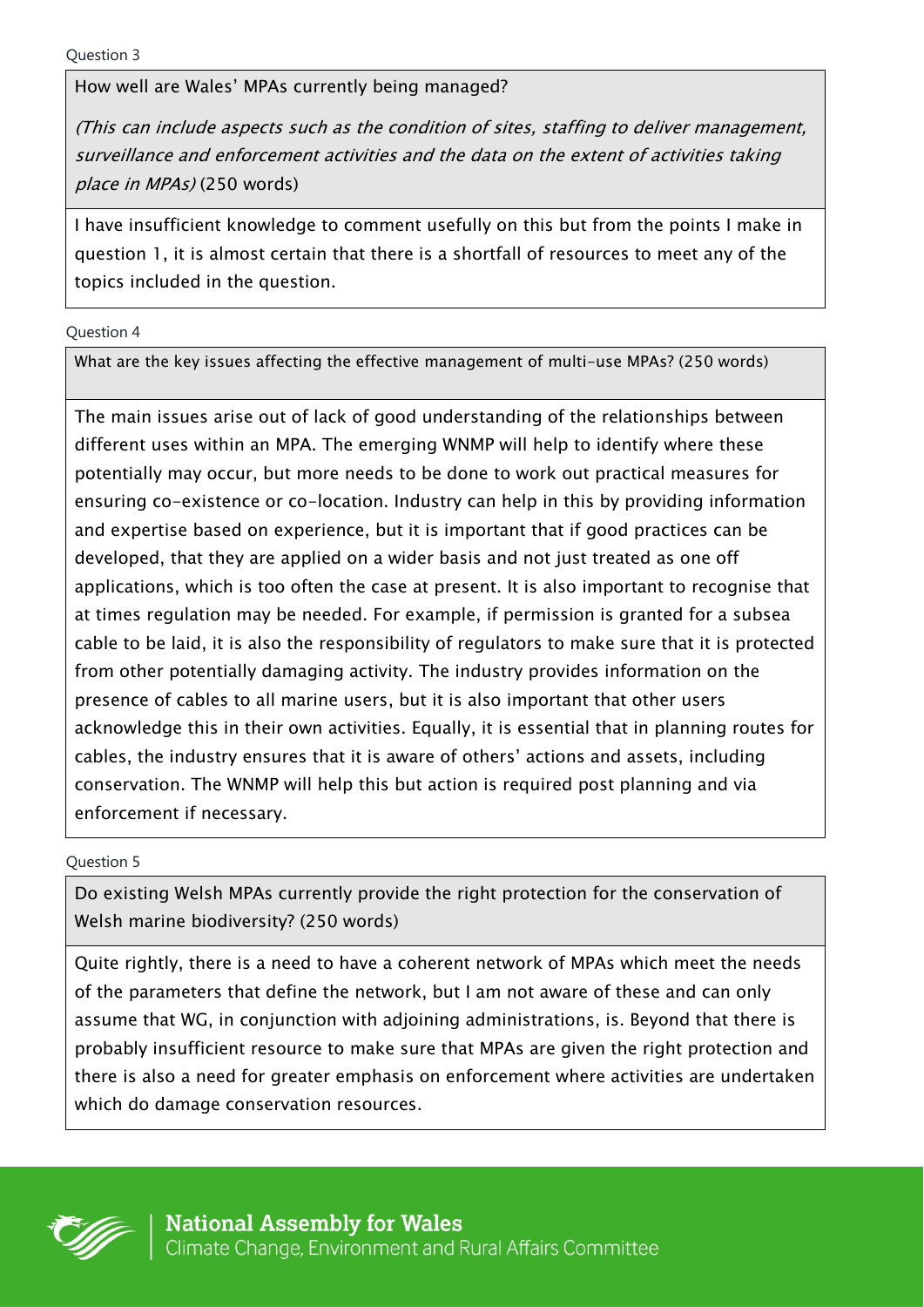What lessons can be learnt from current MPA management activity in Wales (including designation, implementation and enforcement)? (250 words)

## Not sure

## Question 7

Are there MPA examples or practices elsewhere that Wales can learn from? (250 words)

From an SUDG perspective, which works on the basis that the marine industries which comprise SUDG are highly regulated, there is a view that voluntary measures applied in some cases elsewhere are not only of little value, but that without full monitoring and enforcement are simply a mechanism which allows for continuing damage of an MPA and its resources. There is a case for the development of good practices that can be built into licence conditions and which can be voluntarily provided by the developer from the outset which should be encouraged and adopted more widely.

## Question 8

The majority of Wales' MPAs are designated under the EU Habitats Directive. How should the Welsh Government's approach to MPA management take account of the UK's decision to leave the European Union? (250 words)

SUDG members have learnt to understand the EU Habitats Directive and the requirements of the Articles within it. While there are still some areas that require further clarification, we largely understand the Directive which has been in existence for over 20 years and how it is applied. Consequently, there is a strong feeling in industry that if, quite rightly, the environment should continue to be protected and improved, the regulations which currently exist and the sites they protect should be retained in some form. Marine legislation is usually complex and requires considerable experience if it is to be implemented correctly. We are still learning from the Marine and Coastal Access Act (2009) and new legislation would create more uncertainty as it would require the same period of learning and understanding. Ideally therefore the outcomes of applying the Habitats Directive should simply be passed on and managed by WG post Brexit.

In addition, the requirements of the Habitats Directive mean that if a development is deemed to have an adverse effect, it must show that there are no suitable alternatives and that there are Imperative Reasons of Overiding Public Interest. Currently managed within a EU context, IROPI creates an opportunity which would require any project deemed to have an adverse effect not only to compensate in environmental terms, but also to show that it can meet the requirements of the WFG Act and meet the needs of